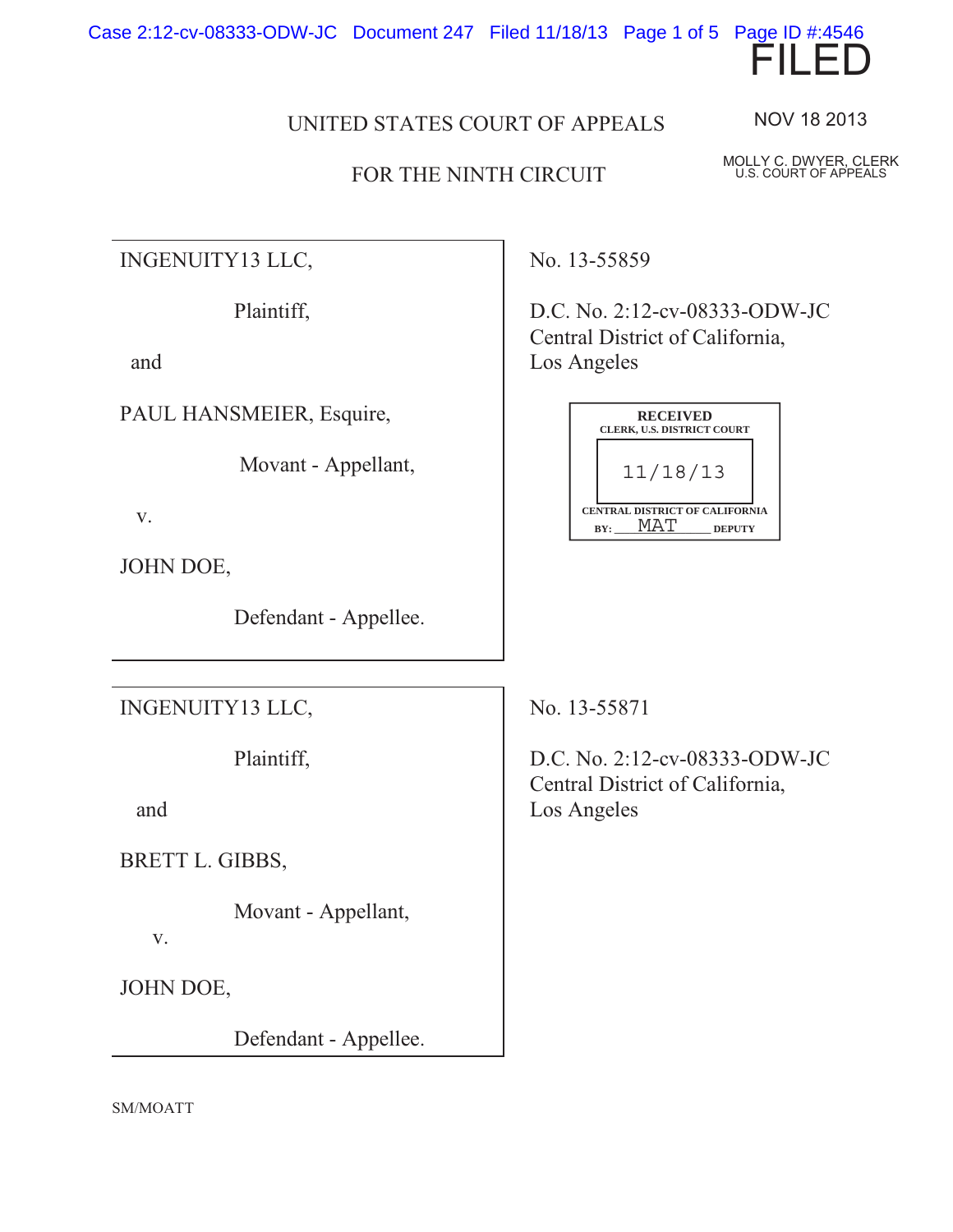Case 2:12-cv-08333-ODW-JC Document 247 Filed 11/18/13 Page 2 of 5 Page ID #:4547

| INGENUITY13 LLC,             |                | No. 13-55880                                                                    |
|------------------------------|----------------|---------------------------------------------------------------------------------|
| Plaintiff - Appellant,<br>V. |                | D.C. No. 2:12-cv-08333-ODW-JC<br>Central District of California,<br>Los Angeles |
| JOHN DOE,                    |                |                                                                                 |
| Defendant - Appellee.        |                |                                                                                 |
|                              |                |                                                                                 |
| INGENUITY13 LLC,             |                | No. 13-55881                                                                    |
| Plaintiff,<br>and            |                | D.C. No. 2:12-cv-08333-ODW-JC<br>Central District of California,<br>Los Angeles |
|                              |                |                                                                                 |
| PRENDA LAW, INC.,            |                |                                                                                 |
| Movant - Appellant,          |                |                                                                                 |
| V.                           |                |                                                                                 |
| JOHN DOE,                    |                |                                                                                 |
| Defendant - Appellee.        |                |                                                                                 |
|                              |                |                                                                                 |
| INGENUITY13 LLC,             |                | No. 13-55882                                                                    |
| Plaintiff,                   |                | D.C. No. 2:12-cv-08333-ODW-JC<br>Central District of California,                |
| and                          |                | Los Angeles                                                                     |
| SM/MOATT                     | $\overline{2}$ | 13-55859                                                                        |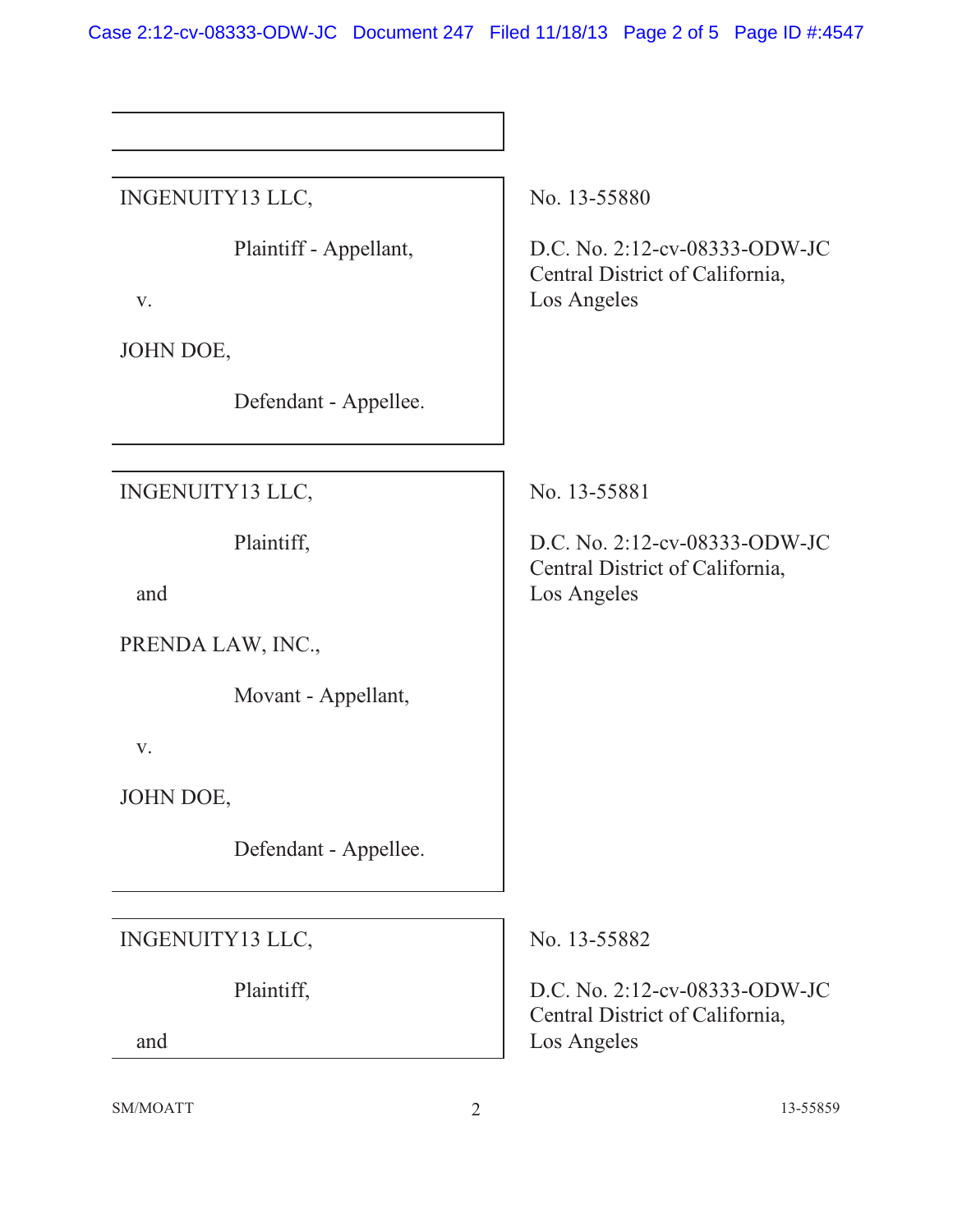Case 2:12-cv-08333-ODW-JC Document 247 Filed 11/18/13 Page 3 of 5 Page ID #:4548

| AF HOLDINGS, LLC,     |                                                                  |
|-----------------------|------------------------------------------------------------------|
| Movant - Appellant,   |                                                                  |
| V.                    |                                                                  |
| JOHN DOE,             |                                                                  |
| Defendant - Appellee. |                                                                  |
| INGENUITY13 LLC,      | No. 13-55883                                                     |
| Plaintiff,            | D.C. No. 2:12-cv-08333-ODW-JC<br>Central District of California, |
| and                   | Los Angeles                                                      |
| PAUL DUFFY,           |                                                                  |
| Movant - Appellant,   |                                                                  |
| V.                    |                                                                  |
| JOHN DOE,             |                                                                  |
| Defendant - Appellee. |                                                                  |
| INGENUITY13 LLC,      | No. 13-55884                                                     |
| Plaintiff,<br>and     | D.C. No. 2:12-cv-08333-ODW-JC<br>Central District of California, |
| <b>JOHN STEELE,</b>   | Los Angeles                                                      |
| Movant - Appellant,   |                                                                  |
| SM/MOATT              | 3<br>13-55859                                                    |
|                       |                                                                  |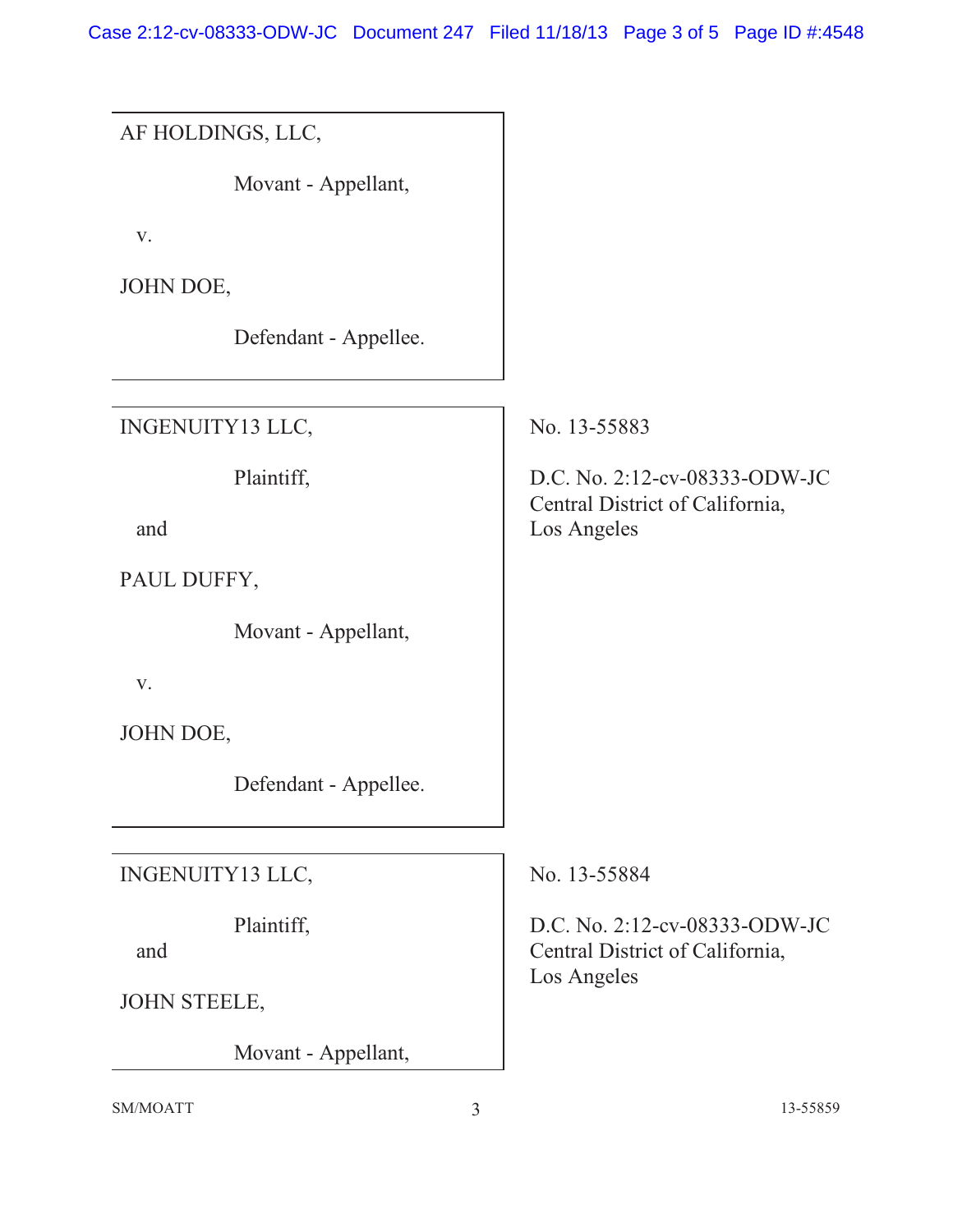Case 2:12-cv-08333-ODW-JC Document 247 Filed 11/18/13 Page 4 of 5 Page ID #:4549

| V.                    |                                                                  |  |
|-----------------------|------------------------------------------------------------------|--|
| JOHN DOE,             |                                                                  |  |
| Defendant - Appellee. |                                                                  |  |
| INGENUITY13 LLC,      | No. 13-56028                                                     |  |
| Plaintiff,            | D.C. No. 2:12-cv-08333-ODW-JC<br>Central District of California, |  |
| and                   | Los Angeles                                                      |  |
| PRENDA LAW, INC.,     |                                                                  |  |
| Movant - Appellant,   | <b>ORDER</b>                                                     |  |
| V.                    |                                                                  |  |
| JOHN DOE,             |                                                                  |  |
| Defendant - Appellee, |                                                                  |  |
| and                   |                                                                  |  |
| PAUL DUFFY,           |                                                                  |  |
| Movant - Appellee.    |                                                                  |  |

Appellant's November 14, 2013 filing in appeal no. 13-55871 is construed as a motion to voluntarily dismiss appeal no. 13-55871 pursuant to Federal Rule of